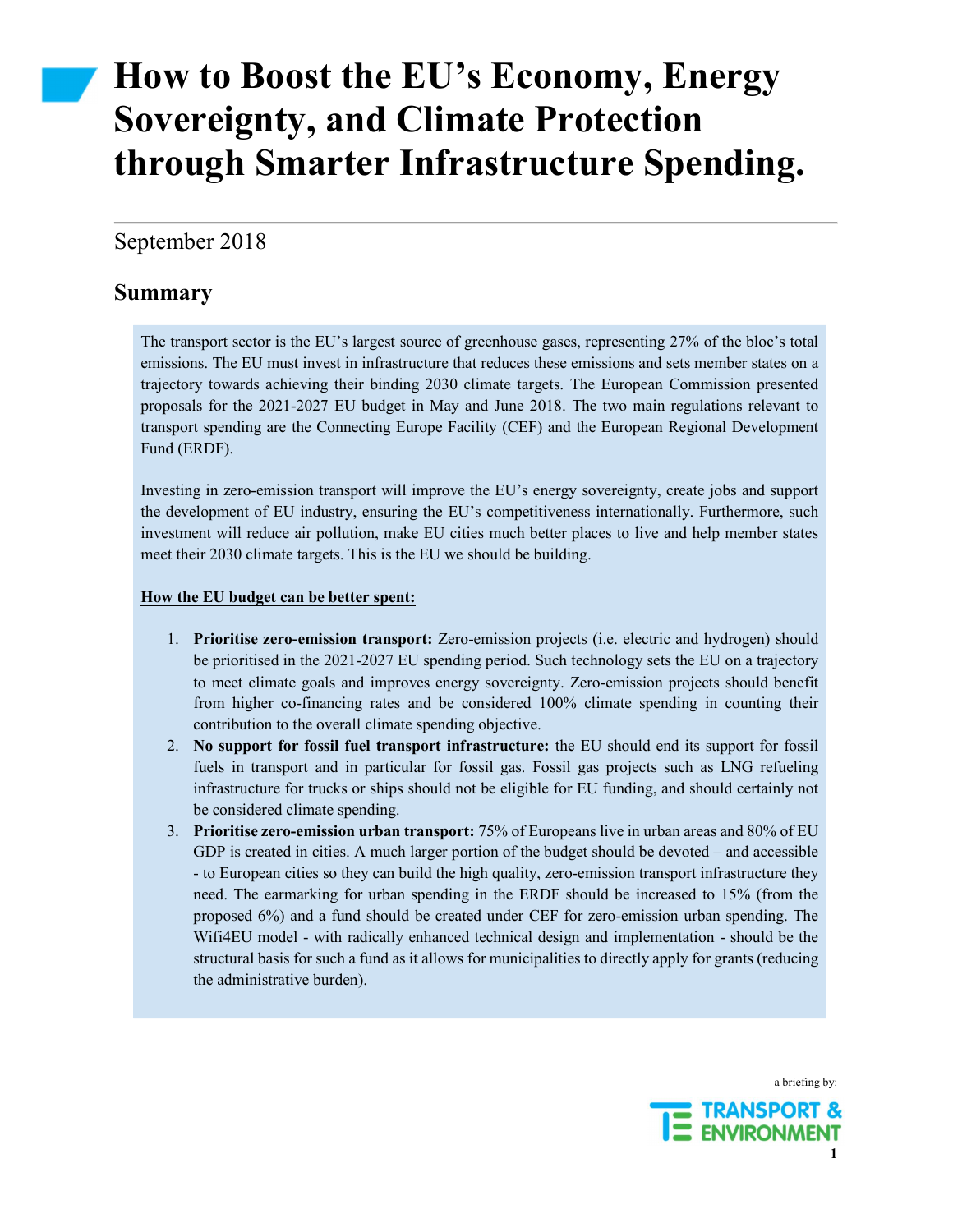# 1.Context

The European Commission published legislative proposals throughout May and June 2018 on the EU budget for the period 2021 to 2027. The EU budget will play a large role in investing in future transport infrastructure, as well as directing private finance to specific types of infrastructure projects. Historically, transport has been one of the key areas of investment for the EU. Between 2014 and 2020, the EU budget has spent over €100 billion on co-financing transport infrastructure. As infrastructure is maintained once constructed, it is vital that the EU is investing in future-proof infrastructure that is helping to build a future that we want.

The transport sector is the EU's largest source of greenhouse gas emissions, representing 27% of the bloc's total emissions<sup>1</sup>. If action is not taken to reduce these emissions then the EU will have caused irreversible damage to the planet. Furthermore, a failure to invest in zero-emission transport infrastructure would harm the EU's economy as it would increase the EU's dependency on imported oil and gas, weakening the EU's energy sovereignty while reducing the competitiveness of EU industry abroad.<br>The EU budget has several spending schemes relevant to transport: the Connecting Europe Facility (CEF), the

European Regional Development Fund (ERDF), the Cohesion Fund, Horizon 2020, and InvestEU (formerly "EFSI"). This paper will outline ways in which spending should prioritise zero-emission infrastructure. The recommendations are applicable to all of the listed spending programmes of the EU.

 <sup>1</sup> https://www.eea.europa.eu/publications/approximated-eu-greenhouse-gas-inventory-2016



a briefing by: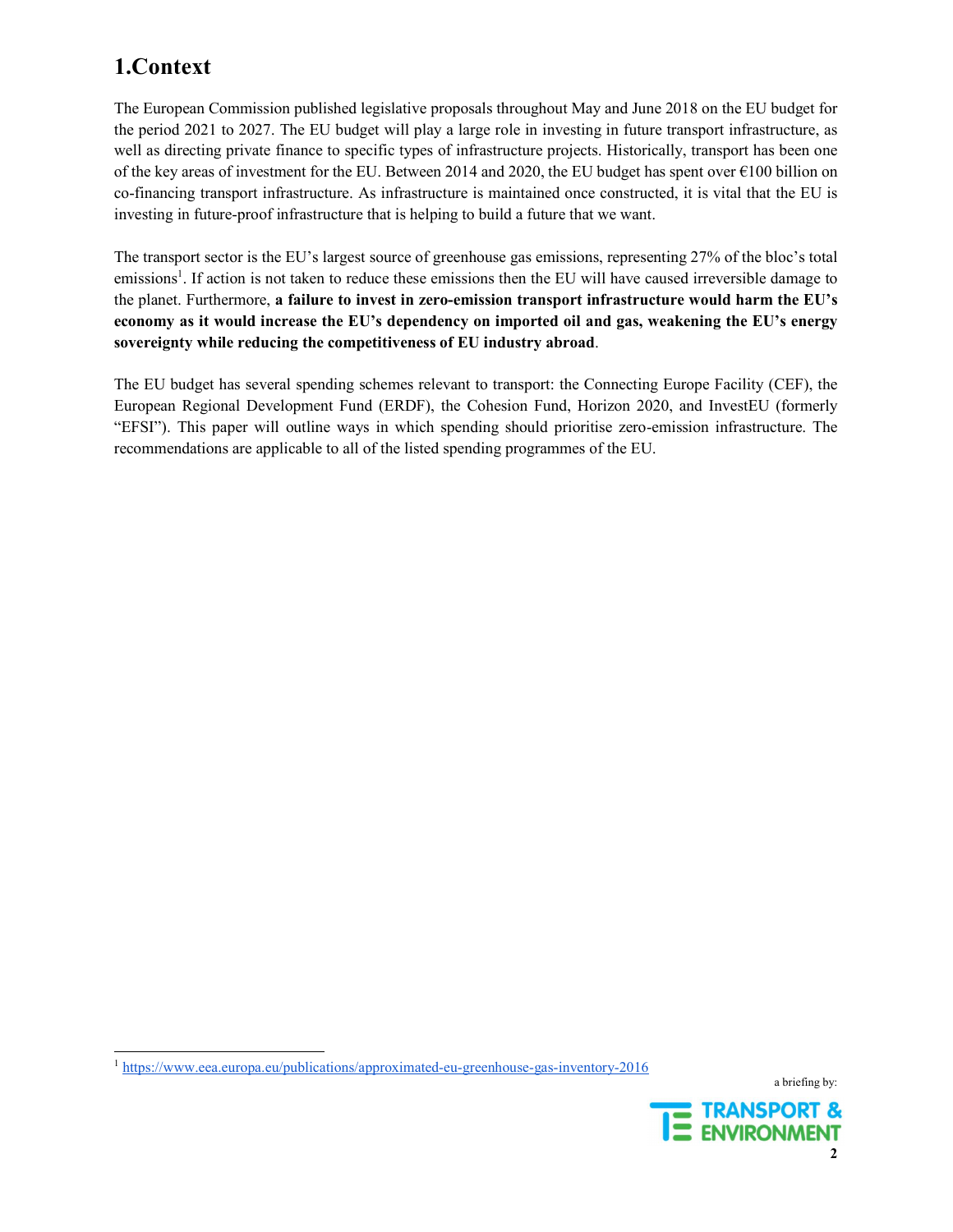

#### 1.1 The Role of Gas

Fossil gas has no meaningful and when including methane leakage and upstream effects in almost all cases no - climate benefits compared to oil based fossil fuels. As a fossil fuel it has no future in a decarbonised transport system. This was shown in a 2016 Ricardo AEA report on the climate impacts of  $\text{gas}^2$ (see graph on the left) and a soon to be published report by T&E based on the most recent testing and literature, which confirms these findings. Hence, CNG and LNG should compete on a level playing field with other fossil fuel technologies such as diesel, petrol or marine fuels and receive no additional public support.

This means gas infrastructure should not be supported with EU funds and that gas should not be counted towards the EU's 25% climate spending target. The Commission proposals (CEF and ERDF) are vague on whether gas for transport could be supported

and counted as climate spending<sup>3</sup> and these provision should be amended and clarified to clearly state that fossil gas, be it CNG or LNG, gets a 0% climate rating.

There is also biomethane, which is gas created from waste or crops (e.g. maize). Waste based biomethane has potential to reduce emissions at a small (most likely rural or urban) scale but this cannot be scaled for EU-wide

a briefing by:



<sup>&</sup>lt;sup>2</sup>https://www.transportenvironment.org/sites/te/files/publications/2016\_02\_TE\_Natural\_Gas\_Biomethane\_Study\_FINAL.p df<br><sup>3</sup> Paragraph 4 of the introduction to CEF outlines a 60% spending target on projects that help meet climate objectives. The

paragraph continues to say that "alternative fuels" (as defined by Directive 2014/94/EU) would be considered 100% climate spending whereas "gas infrastructure - if enabling increased use of renewable hydrogen or bio-methane" would be 40%. Article 6 of the ERDF proposal commits to stopping investment in the "production, processing, distribution, storage of combustion of fossil fuels" but includes an exception for investment related to clean vehicles as defined in the Clean Vehicles Directive (Directive 2009/33/EC). This leaves a door open for fossil gas investment.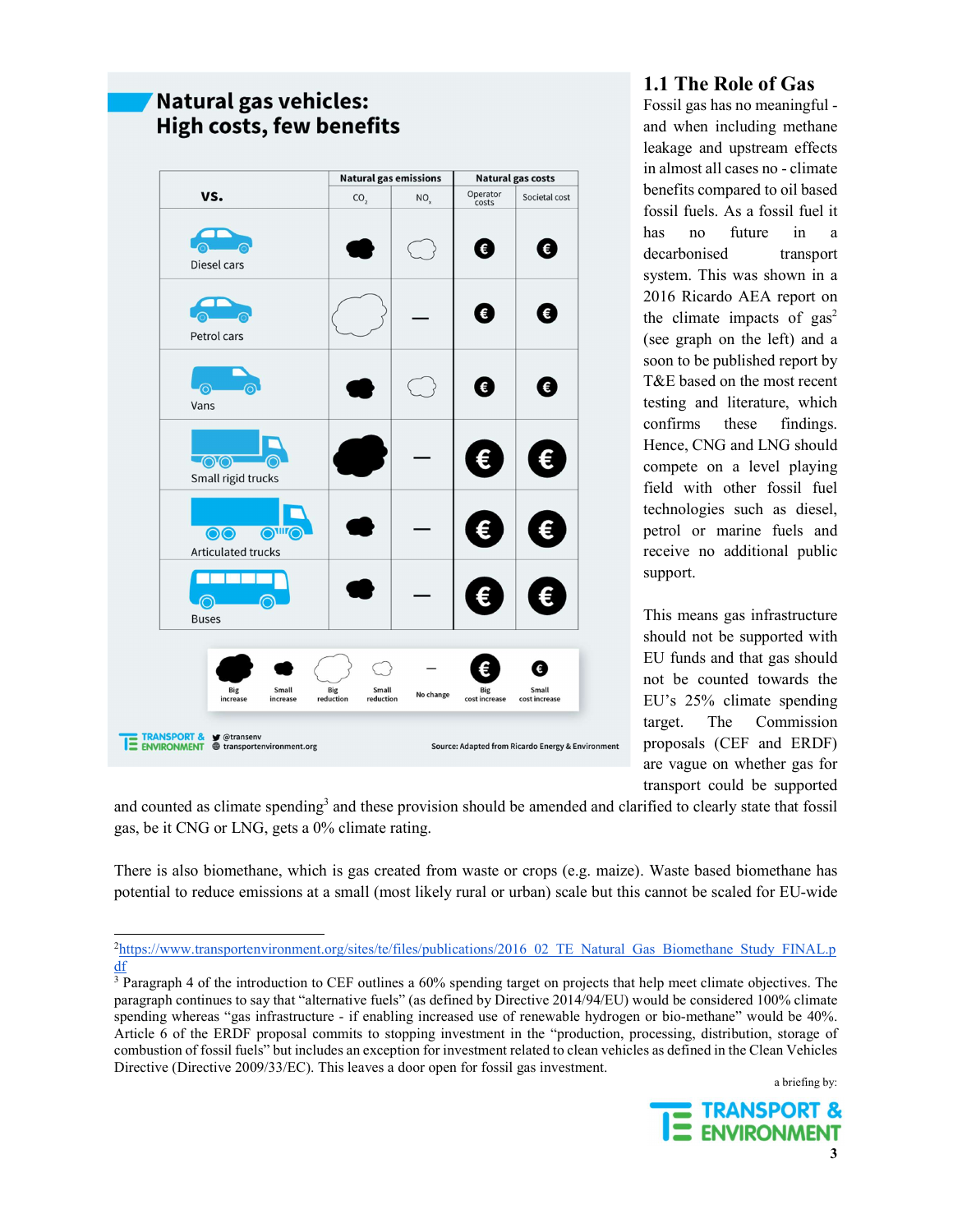use. A recent study by ECOFYS for the gas for climate consortium<sup>4</sup> shows that even under very optimistic assumptions (high estimated potential, including hydrogen and crops) biomethane would not play more than a niche role in transport. This is because renewable gas will be needed to decarbonise the housing, industry and power sector that are currently relying on fossil gas.



The business model for LNG (usually shipped from Qatar or in the future USA) is such that LNG is brought ashore in ports and distributed from there. If used for trucks or ships the chance of LNG being (partially) renewable is almost non-existent. The reality is that LNG will almost certainly be fossil gas. Hence, LNG projects should not be supported or counted towards climate targets. At local or rural level biogas could play a limited role in powering 100% biomethane buses or refuse trucks from a production site nearby. Governments could consider supporting such "100% biomethane" projects under the ERDF funds - as part of the

urban earmarking - but given its inherently local and niche nature biomethane has no place under CEF. However, zero-emission infrastructure should always have priority when selecting projects. This is discussed in more detail in Section 2 of this paper.

#### 1.2 The importance of electric transport

Electric transport is the greenest form of transport. This is due to zero tailpipe emissions during the operation of the vehicle. Furthermore, even when considering a well-to-wheel analysis, electric vehicles are on average 55% cleaner than traditional vehicles if the current EU electricity grid is considered. As the EU grid becomes cleaner (with the help of CEF Energy investments), the climate benefit of electric vehicles will further improve.

<sup>&</sup>lt;sup>4</sup> https://www.gasforclimate2050.eu/files/files/Ecofys Gas for Climate Feb2018.pdf

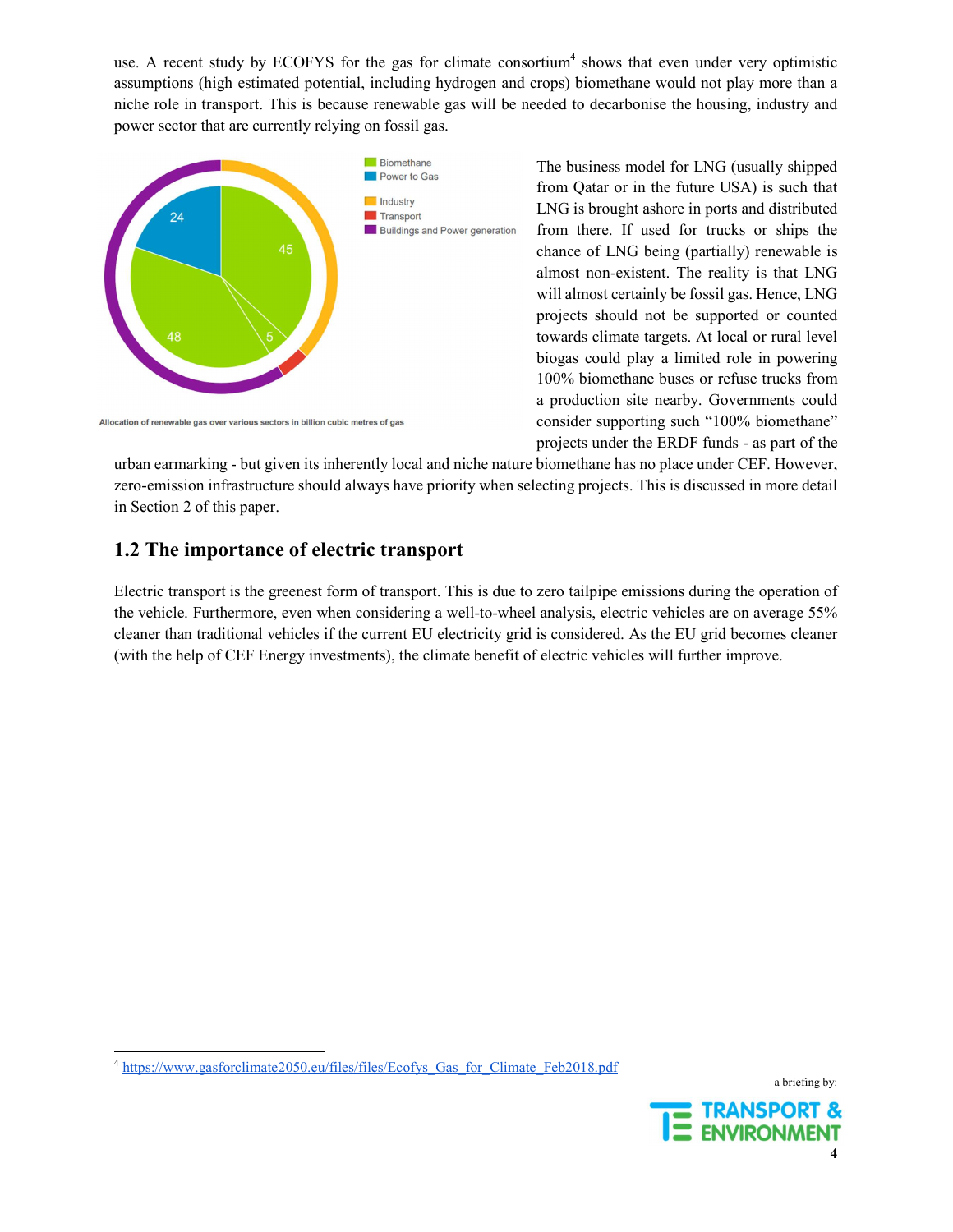

There are other ways to have truly zero-emission energy sources but the energy required to produce them makes electric transport (i.e. charging a battery) far more efficient. If we are to source the electricity from renewables then the path to fully zero-emission transport is most achievable if we are to invest in electric infrastructure.

The EU needs to be a leader in electric transport. There will need to be investment in improving battery storage, cleaning/improving the grid, and deploying infrastructure to charge electric vehicles. As electric transport is the greenest form of transport, it should take priority when assessing projects applying for EU funds. Furthermore, electric projects should receive a higher level of co-financing to promote investment in such technology. This is discussed in more detail in Section 2.

Investment in electric transport infrastructure aligns well with existing EU transport policy. For example, the EU is in the process of defining 2025 and 2030 CO2 standards for cars and trucks (COM/2017/676 and COM/2018/284). Both proposals include an incentive to sell zero and low emission vehicles. An often echoed argument of the automotive industry for the lack of electric vehicles sold is an insufficiency of infrastructure. Investing in infrastructure necessary for electric transport would further encourage manufacturers to sell electric models. A recent analysis performed by  $TAE^5$  found that by 2030  $\epsilon$ 12 billion is needed cumulatively for the rollout of publicly accessible charging infrastructure.

The Effort Sharing Regulation (ESR) defines a 2030 target to reduce emissions by -30% compared to 2005 levels. The ESR relates exclusively to sectors outside of the ETS (meaning transport, buildings, agriculture, industry, and waste). Transport accounts for 35% of ESR greenhouse gas emissions. The -30% target is the EU-wide average, meaning member states have their own unique binding climate target (dependent on GDP). The EU budget should invest in zero-emission transport in order to help member states achieve their ESR targets.

a briefing by: 5 https://www.transportenvironment.org/sites/te/files/Charging%20Infrastructure%20Report\_September%202018\_FINAL.p df

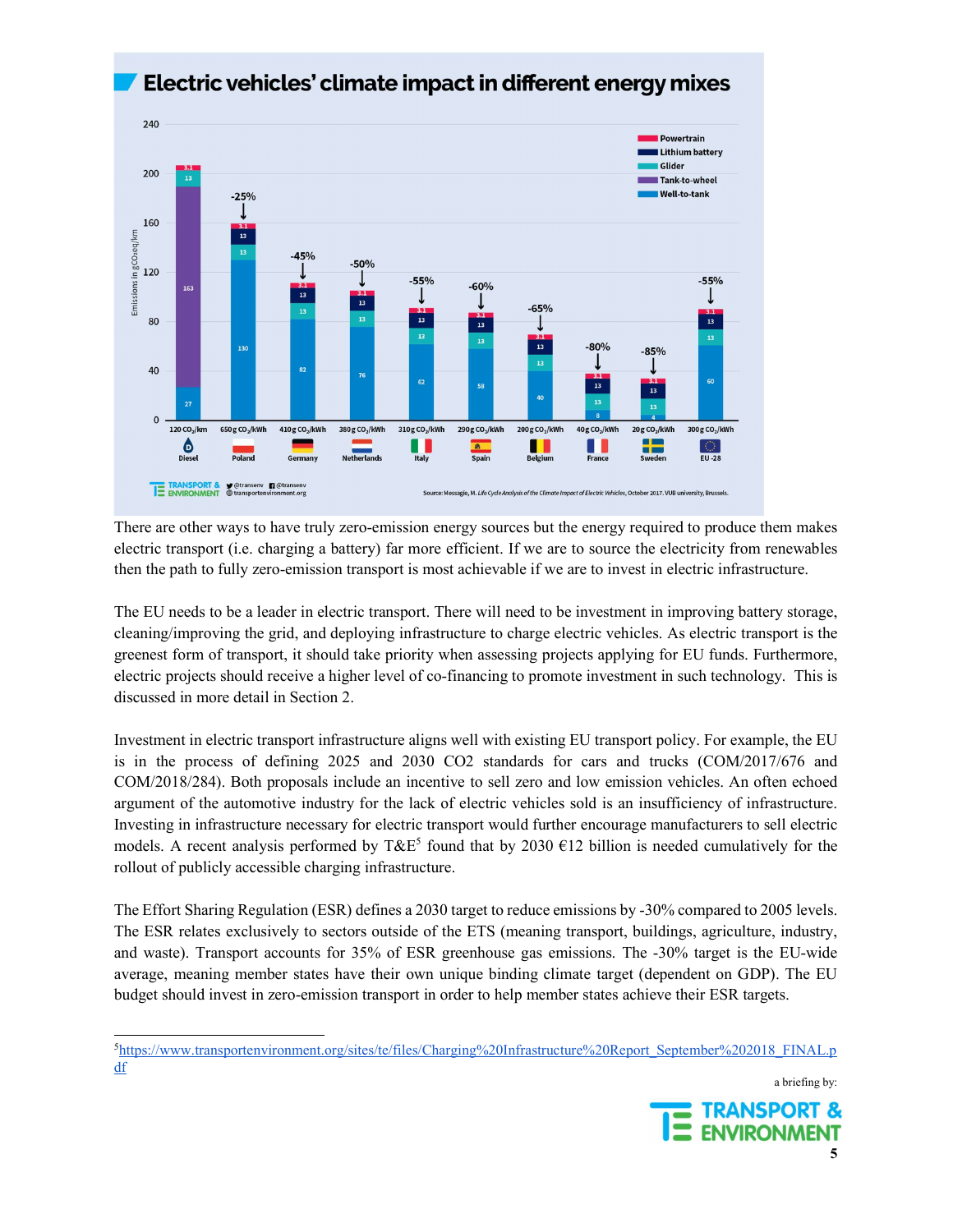# 2. Prioritise Zero-Emission Investment

Although there are several legislative proposals relevant to transport spending, there are some common requirements that apply to all if the EU is to invest their budget wisely in future-proof infrastructure:

- The EU should prioritise zero-emission transport projects when assessing which applications are granted financing. This should be made explicit in the legislative proposals accompanying the EU budget.
- Zero-emission projects should receive up to 50% co-financing rates under CEF (85% for Cohesion Funds) and be considered 100% climate spending when accounting for whether the overarching 25% climate target (of the EU budget) has been met.
- The EU should also spend more on electric transport synergy projects that better connect vehicles with the electricity grid (and vice-versa).
- Investment in fossil gas infrastructure must stop.

#### 2.1 CEF

There is a mistake in the Commission's CEF proposal that must be corrected in order for the climate accounting to be credible. Paragraph 4 of the introduction to CEF outlines a 60% spending target for CEF on projects that help meet climate objectives. The paragraph continues by describing how "alternative fuels" (as defined by Directive 2014/94/EU) would be considered 100% climate spending while "gas infrastructure - if enabling increased use of renewable hydrogen or bio-methane" would be 40%. If Directive 2014/94/EU is the basis for defining "alternative fuels", this means fossil gas could be considered 100% climate spending. Obviously, the 40% rating for biomethane is intended to show how fossil gas has no climate rating. Therefore, "alternative fuels" should be removed from the 100% climate rating so that the paragraph reads "100% for the expenditures relating to railway infrastructure, alternative fuels, clean urban transport, electricity transmission, electricity storage, smart grids, CO2 transportation and renewable energy". This should be replaced with "zero-emission transport". As discussed in Section 1 there is no role for biomethane under CEF as biomethane is a local and niche fuel, not a pan-European fuel. Biomethane should be remove from CEF so that the 40% refers only to hydrogen. Reference to biomethane could be made under the ERDF regulation.

Article 14 of the CEF proposal should be amended to grant up to 50% co-financing rates for zero-emission transport projects. Only electric and hydrogen projects should be allowed avail of such co-financing rates. For the amounts transferred from the Cohesions Fund, such zero-emission co-financing rates should be able to increase to 85%.

#### 2.2 ERDF

There are positive measures included in the Commission ERDF proposal. For example, Article 6 of the proposal commits the EU to stop investing in airports "except for outermost regions". It also commits to stop investment relating to the "production, processing, distribution, storage of combustion of fossil fuels" but includes an exception for investment related to clean vehicles as defined in the old Clean Vehicles Directive (Directive 2009/33/EC) which recognises CNG and LNG as alternative fuels. This leaves a door open for fossil gas investment. Article 6 should remove this exception for investment in "clean vehicles" as it essentially allows for investment in fossil gas infrastructure.

a briefing by: ERDF money should prioritise zero-emission transport projects applying for funding. Any investment in biogas should have a smaller co-financing rate and must be ensured to not be used for fossil gas. This is hard to enforce

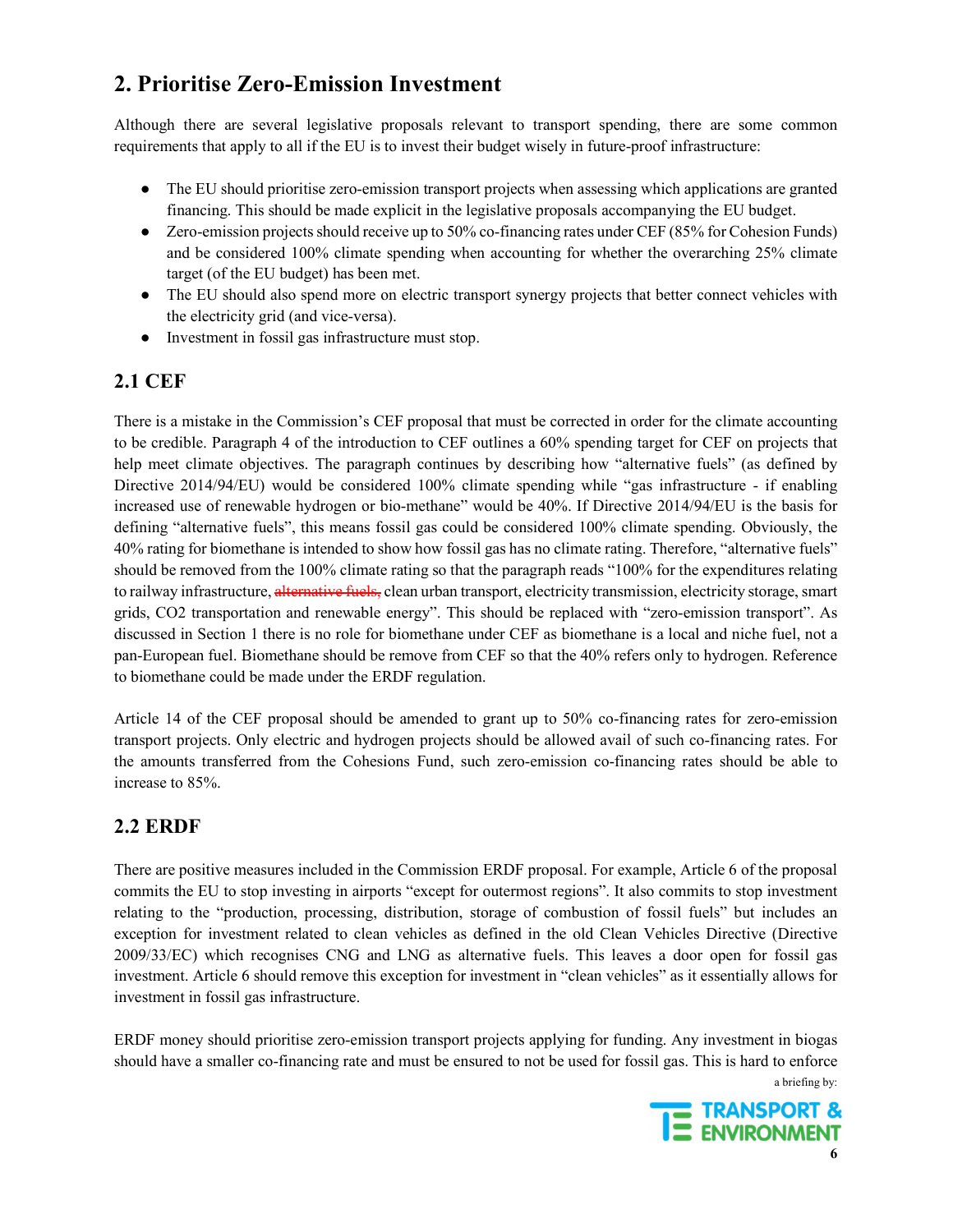as the infrastructure is largely interoperable but there are clear projects (i.e. LNG terminals in ports, LNG refueling stations) that are not intended to be used (exclusively) for biomethane.

The ERDF needs to be modernised. The annex to the Commission's proposal still considers time saved from road construction as one means to determine whether spending has been successful or not. Induced demand is the widely accepted notion that increasing road capacity will only increase road use and, as such, does not decrease congestion. It would be better to measure the success of ERDF spending by listing things like "emissions reductions" and "the growth of zero-emission transport" as common output and result indicators in the annex to the Regulation.

## 3. More Investment in Cleaner Cities

Cities are responsible for more than 80% of Europe's energy use<sup>6</sup>. Urban movement accounts for 40% of all CO<sub>2</sub> emissions from road transport and up to 70% of other pollutants<sup>7</sup>. The recent scandal surrounding diesel cars has also lead cities to become more conscious of the health impact of such vehicles.

Almost three-quarters of EU citizens live in urban areas  $-41.6\%$  in cities; 31% in towns and suburbs<sup>8</sup>. This is set to increase to 80% by 2050. Already today, more than half of Europe's GDP is generated in cities<sup>9</sup>. Therefore, it's crucial to the future of Europe that cities and metropolitan areas must become healthy and sustainable places to live.

#### 3.1 A Fund For Zero-Emission Urban Transport Infrastructure

WIFI4EU was Juncker's idea to ensure wifi access for all Europeans. The idea was simple: create a system whereby municipalities and public buildings could apply directly for EU grants (thus removing the need to go through national ministries, which is considered to be an administrative burden) and award successful applications with a fixed amount to co-finance their wifi project. Each country is set to receive a predefined minimum amount of guaranteed grants (or "tokens") and each applicant is only entitled to one grant (to spread out the distribution of money). Although there were complications with the WIFI4EU website, the overall structure and idea is sound.

A similar method could be applied for EU investment in zero-emission "urban" mobility whereby municipalities could apply directly for EU money to help with their efforts to reduce emissions within their jurisdiction. Such grants would be given to any zero-emission transport project. This could be recharging stations for electric vehicles or it could be public bike sharing schemes, trams, or zero-emission buses.

This kind of spending scheme could be linked with the Energy Performance of Buildings Directive to help those constructing or renovating buildings with the financial means to invest in charging infrastructure. This should be done based on a financial means test to avoid the EU investing money where private investment would have made the same investment in accordance with the Directive.

CEF and ERDF should earmark money to create such a fund and make it possible for applicants to apply directly for such co-financing. Following the WIFI4EU model, each member state should have a minimum of three grants



 $\frac{6 \text{ http://eceurona.eu/requonal} \text{ policy/en/no}}{6 \text{ http://eceurona.eu/requonal} \text{ policy/en/no}}$  $h_{\text{http://ec.europa.eu/regional-policy/en/policy/themes/urban-development/7}$ <br>https://ec.europa.eu/transport/themes/urban/urban\_mobility\_en

<sup>&</sup>lt;sup>7</sup> https://ec.europa.eu/transport/themes/urban/urban\_mobility\_en

http://ec.europa.eu/eurostat/statistics-

explained/index.php?title=Urban\_Europe\_%E2%80%94\_statistics\_on\_cities,\_towns\_and\_suburbs\_%E2%80%94\_the\_urb<br>an\_paradox&oldid=302194 an\_paradox&oldid=302194<br><sup>9</sup> http://ec.europa.eu/eurostat/documents/3217494/7596823/KS-01-16-691-EN-N.pdf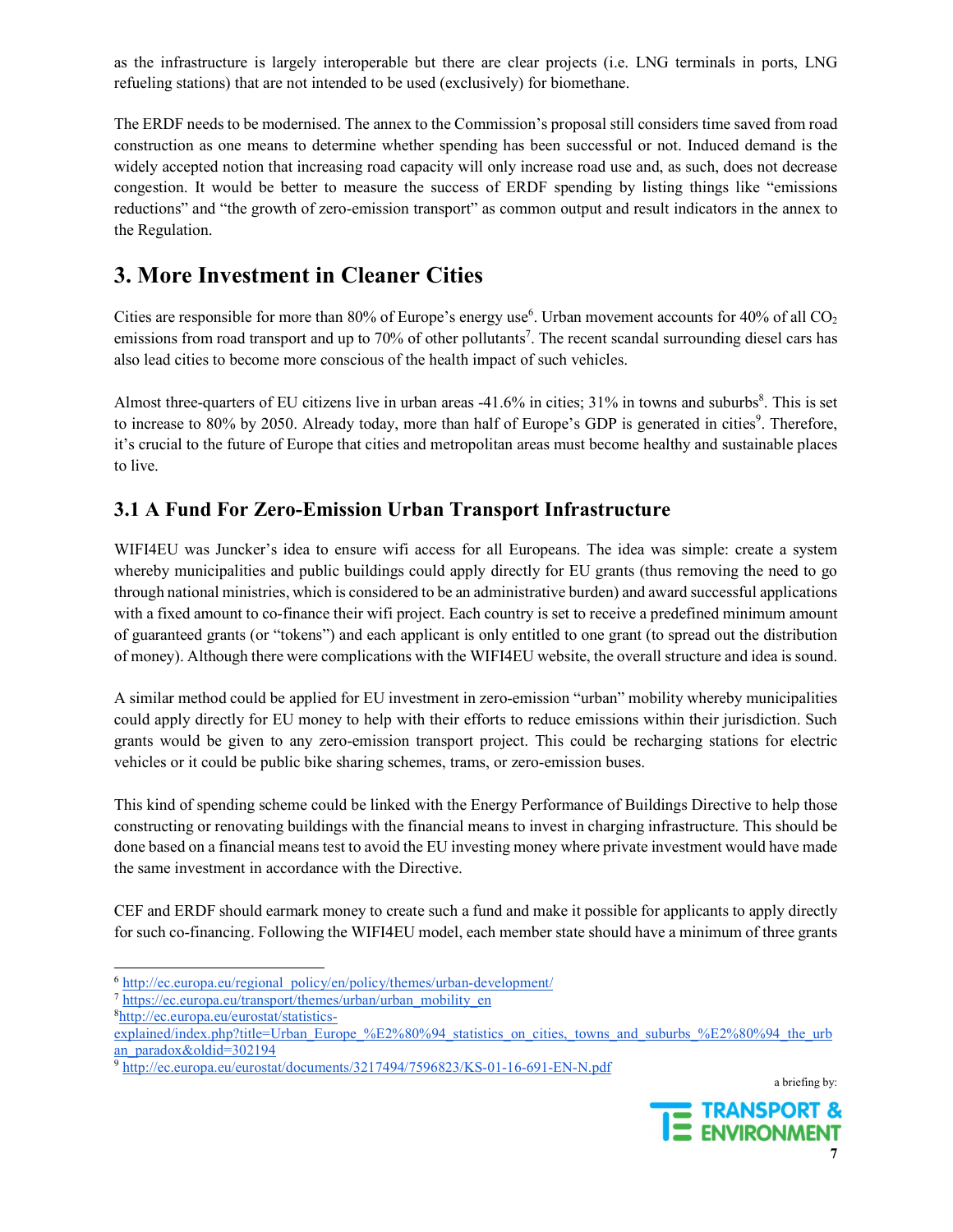each that must be used annually by different municipalities. The budget of the WiFi4EU scheme is €120 million between 2017-2019. Due to the far higher costs for transport infrastructure compared to Wi-Fi, a larger budget would be needed to establish a meaningful zero-emission urban transport fund under CEF. 15% of CEF (and Cohesion Funds brought under CEF) should be allocated for such a project. This would mean  $64.5$  billion for the period 2021-2027.

#### 3.2 Higher earmarking for urban spending in the ERDF

In light of recent emission scandals, there's never been a time before when the public is calling so much for zeroemission transport in order to greatly improve the health impact of transport. In Chapter II of the Commission's ERDF proposal, the 6% earmarked for "sustainable urban development" should be increased to 15% in order to provide more money for regions to invest in reducing transport emissions. Such investment would help create the sense of a "European budget for the people" as the impact of EU investment would be felt by citizens every day.

## 4. Conclusions

There has too often been an approach from EU policymakers to submit and say "the EU budget will be spent on whatever applicants want". This approach is no longer fit for purpose. The EU budget symbolises what future the EU wants to build. Furthermore, the EU budget co-finances projects so, therefore, leverages further public and private investment. Therefore, there's a duty to ensure that such investment is reducing transport emissions.

#### How the EU budget can be better spent:

- 1. Prioritise zero-emission transport: Zero-emission projects (i.e. electric and hydrogen) should be prioritised in the 2021-2027 EU spending period. Such technology sets the EU on a trajectory to meet climate goals and improves energy sovereignty. Zero-emission projects should benefit from higher cofinancing rates and be considered 100% climate spending in counting their contribution to the overall climate spending objective.
- 2. No support for fossil fuel transport infrastructure: the EU should end its support for fossil fuels in transport and in particular for fossil gas. Fossil gas projects such as LNG refueling infrastructure for trucks or ships should not be eligible for EU funding, and should certainly not be considered climate spending.
- 3. Prioritise zero-emission urban transport: 75% of Europeans live in urban areas and 80% of EU GDP is created in cities. A much larger portion of the budget should be devoted – and accessible - to European cities so they can build the high quality, zero-emission transport infrastructure they need. The earmarking for urban spending in the ERDF should be increased to 15% (from the proposed 6%) and a fund should be created under CEF for zero-emission urban spending. Such urban fund could be used for electric vehicle recharging stations but also for bike lanes and zero-emission buses.

Investing in zero-emission transport will improve the energy sovereignty of the EU while promoting the development of EU industry in this field, which ensures the EU's future competitiveness internationally. Furthermore, such investment will reduce air pollution and make EU cities much healthier places to live. This is the EU we should be building.

Further information Samuel Kenny Freight Policy Officer Transport & Environment